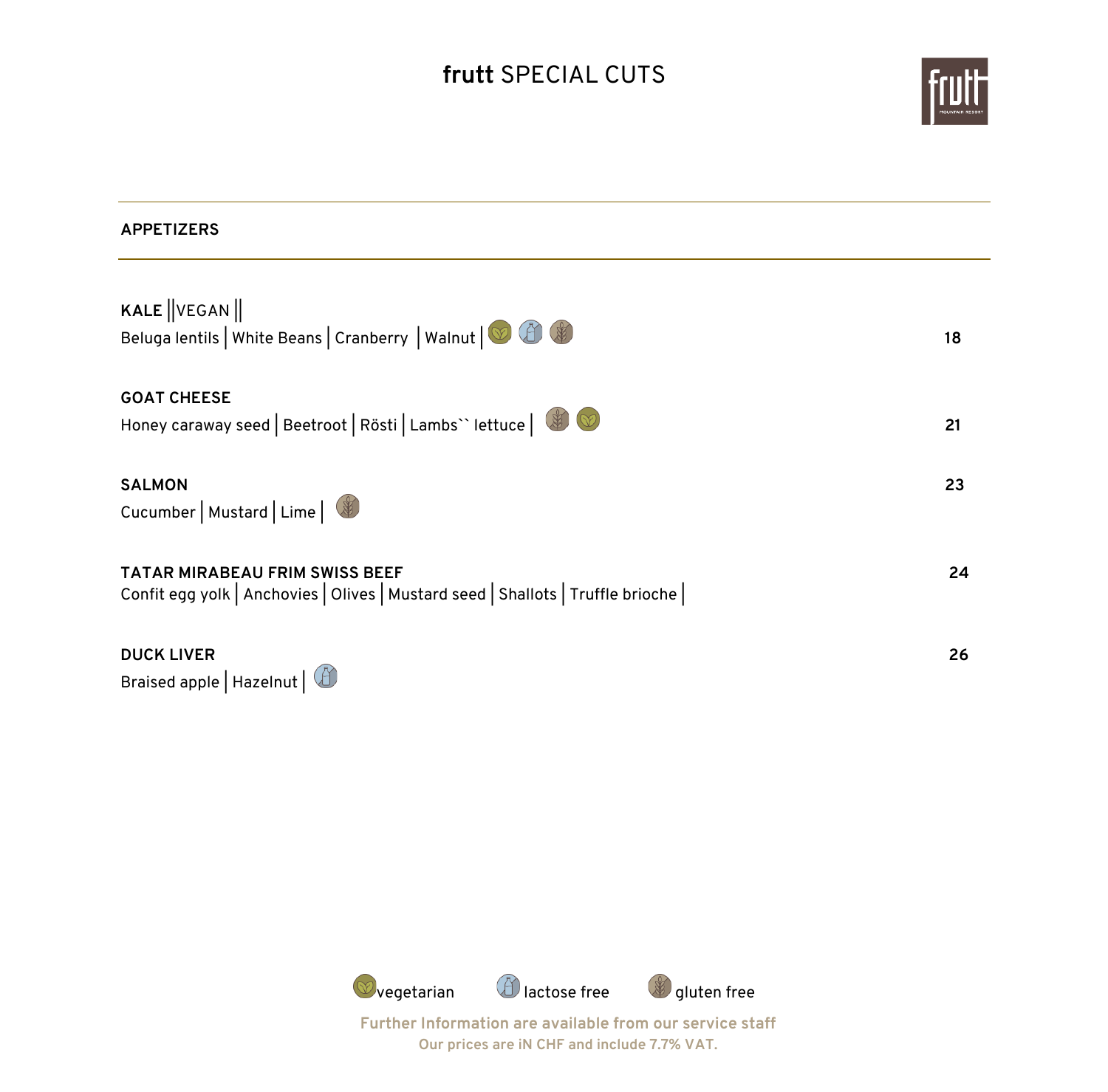## **frutt** SPECIAL CUTS



#### **SPECIAL CUTS**

| <b>BEEF</b>                                                                                                              |     |
|--------------------------------------------------------------------------------------------------------------------------|-----|
| Filet 200g                                                                                                               | 56  |
| Flat Iron 300g                                                                                                           | 38  |
| <b>CALF</b><br>Filet 180g                                                                                                | 42  |
| Rib Eye 250g                                                                                                             | 48  |
| <b>PORK</b>                                                                                                              |     |
| Secreto Applepork 280g                                                                                                   | 32  |
| <b>FOR 2 PERSONS</b>                                                                                                     |     |
| <b>TOMAHAWK Donald Russell 1000g</b><br>$\left  \text{incl. 2 side dishes} \right $ sauces $\left  \text{salad} \right $ | 179 |
| <b>FISH</b>                                                                                                              |     |
| Tuna Steak 180g                                                                                                          | 32  |
|                                                                                                                          |     |

#### **SIDE DISHES AND SAUCES**

| <b>SIDE DISHES</b><br>Innerswiss Fries   Sweet potato fries   Bacon beans   Root vegetables   Broccoli |  |
|--------------------------------------------------------------------------------------------------------|--|
| <b>SAUCES</b><br>Butter trio   Jus   BBQ   Chimichurri   Butter sauce   Sour Cream                     |  |

 $\bigcirc$ vegetarian  $\bigcirc$  lactose free  $\bigcirc$  gluten free **Further Information are available from our service staff**

**Our prices are iN CHF and include 7.7% VAT.**